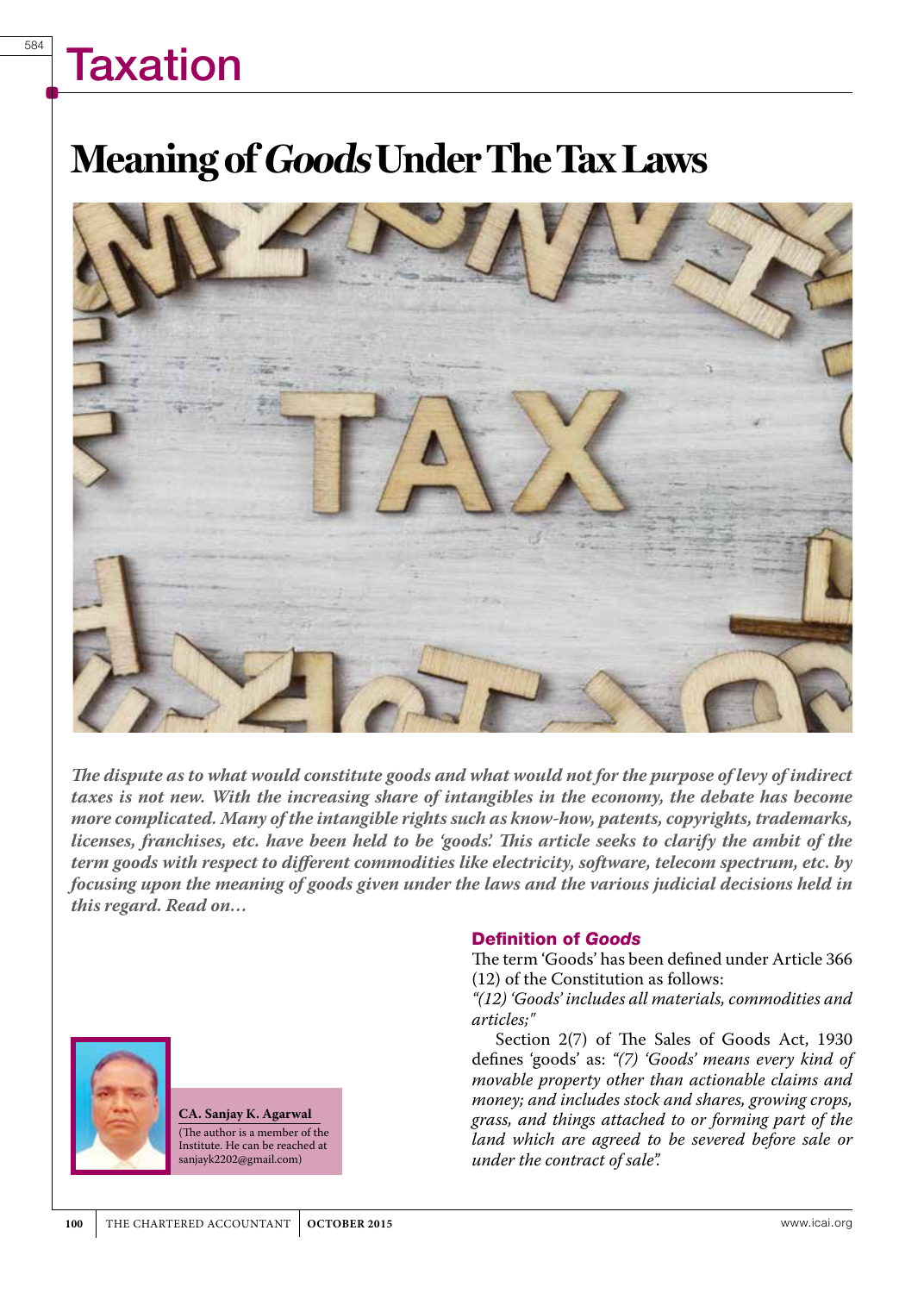

The word 'property' is defined in Section (2)(11) of The Sale of Goods Act, 1930 as: "*Property means the general property in goods, and not merely a special property."* However, this definition of property does not help in understanding the scope and meaning of the word 'goods'. The word 'property' here is defined in the sense of subject matter of ownership. This position was noted by the Supreme Court in *Vikas Sales Corporation vs. Commissioner of Commercial Taxes in [1996] 102 STC 106 (SC).* The Court quoted from the definition in the Dictionary of Commercial Law by A. H. Hudson as follows:

*"Property: In commercial law, this may carry its ordinary meaning of the subject matter of ownership, e.g. in bankruptcy referring to the property of the debtor divisible amongst creditors. But elsewhere, as in sale of goods, it may be used as a synonym for ownership and lesser rights in goods……'General Property' is tantamount to ownership; bailees who have possession and not ownership and others with limited interests are said to have a 'special property' as their interest."*

This definition by A. H. Hudson was again quoted by the Constitution Bench in *Sunrise Associates vs. Government of NCT of Delhi [2006] 145 STC 576 (SC).*

Having noted that the word 'property' as used in the definition of goods is not defined in The Sale of Goods Act, 1930, its meaning should be found in The General Clauses Act, 1897. Section 2(36) of The General Clauses Act reads as follows:

*"Movable Property shall mean property of every description, except immovable property".* The definition under The General Clauses Act also does not give a definite meaning to the word property. However, by use of the words 'every description', it seeks to spread the net as wide as possible. It is said to extend to every species of valuable right and interest. It denotes everything which is subject of ownership, corporeal or incorporeal, tangible or

"In India, the test to determine whether a property is 'goods', for purposes of sales tax, is not whether the property is tangible or intangible or incorporeal. The test is whether the concerned item is capable of abstraction, consumption and use and whether it can be transmitted, transferred, delivered, stored, possessed, *etc*. Admittedly, in the case of software, both canned and uncanned, all of these are possible."

intangible, visible or invisible, real or personal. It includes everything that has an extendable value. It extends to every species of valuable right and interest. The expression signifies things and rights considered as having a money value. Even incorporeal rights like trademarks, copyrights, patents and rights in *personam* capable of transfer or transmission, such as debts, are also included in its ambit *(Vikas Sales Corporation (supra)* on page 118 of STC).

#### Attributes of Goods

Essential attributes of goods were listed by the Supreme Court in *Commissioner of Sales Tax vs. Madhya Pradesh Electricity Board [1970] 25 STC 188.* While examining whether the MP Electricity Board was a dealer within the meaning of The MP General Sales Tax Act, 1958, in respect of its activity of generation, distribution, sale and supply of electrical energy, the Court held that:

"the term 'movable property' when considered with reference to 'goods' as defined for the purposes of sales tax cannot be taken in a narrow sense and merely because electric energy is not tangible or cannot be moved or touched like, for instance, a piece of wood or a book, it cannot cease to be movable property when it has all the attributes of such property. It is needless to repeat that it is capable of abstraction, consumption and use which, if done dishonestly, would attract punishment under Section 39 of The Indian Electricity Act, 1910. It can be transmitted, transferred, delivered, stored, possessed, *etc*., in the same way as any other movable property…If there can be sale and purchase of electric energy like any other movable object, we see no difficulty in holding that electric energy was intended to be covered by the definition of 'goods' in The Sales Tax Act."

The Constitution Bench in the *State of Andhra Pradesh vs. National Thermal Power Corporation Limited [2002] 127 STC 280 (SC)* took note of the above judgment and agreed with these characteristics of electric energy except that it can be 'stored'. The observation, to the extent of characteristics of storage, was held to be erroneous or by oversight.

The Constitution Bench in *Tata Consultancy Services vs. State of Andhra Pradesh [2004] 137 STC 620 (SC)* while holding that transfer of right to use software put in media amounts to sale of goods, held that "In India, the test to determine whether a property is 'goods', for purposes of sales tax, is not whether the property is tangible or intangible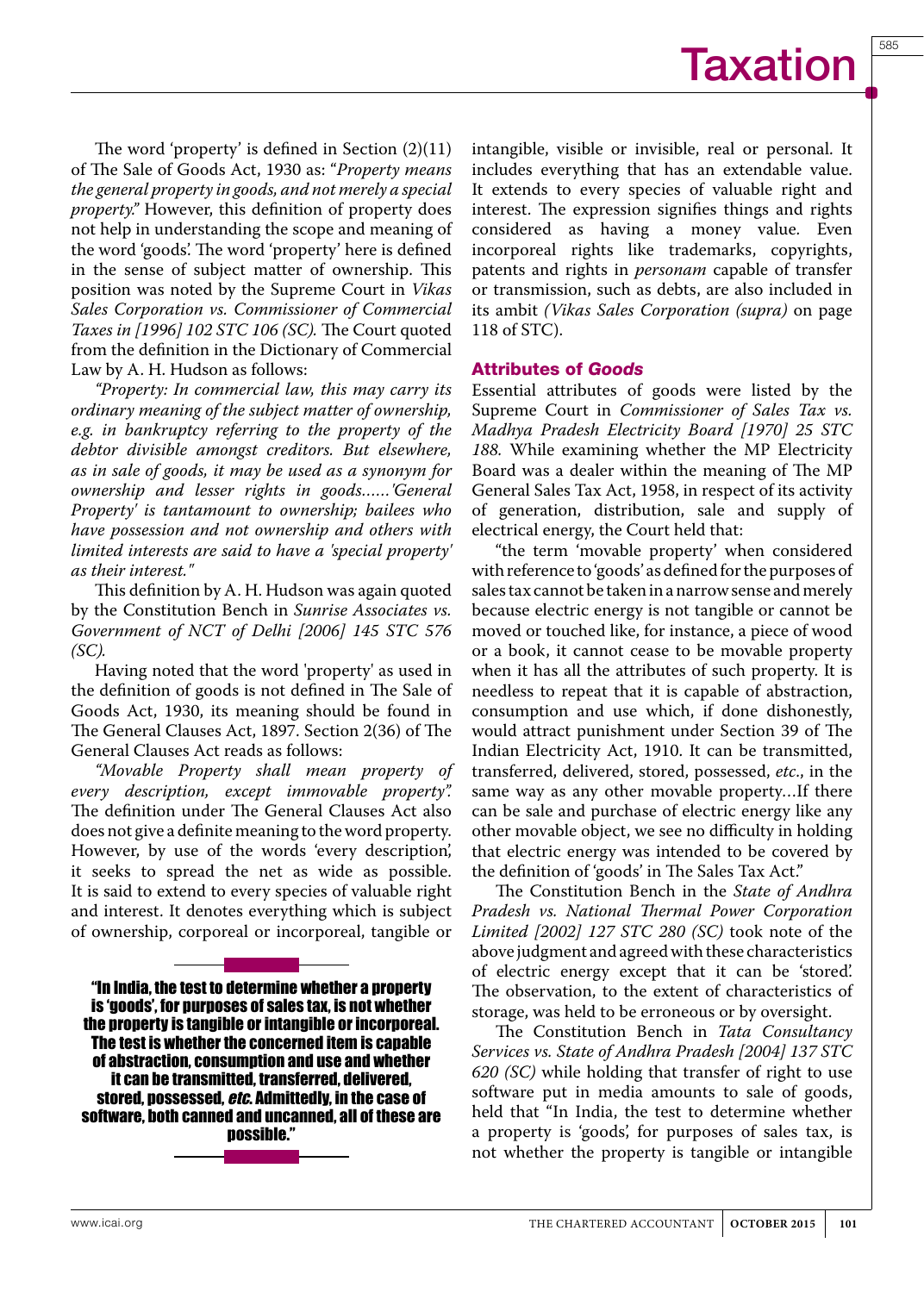or incorporeal. The test is whether the concerned item is capable of abstraction, consumption and use and whether it can be transmitted, transferred, delivered, stored, possessed, *etc*. Admittedly, in the case of software, both canned and uncanned, all of these are possible" *(Para 16 on page 633 of STC)*. The Hon'ble Justice S. B. Sinha, while delivering concurring judgment listed following attributes of goods *(para 78 on page 655 of STC):* (i) its utility, (ii) capable of being bought and sold, (iii) capable of being transmitted, (iv) transferred, (v) delivered, (vi) stored and (vii) possessed.

### Is Capability Of Abstraction Not An Essential Test?

On comparing the list of attributes in majority judgment and concurring judgment in *Tata Consultancy Services (supra)*, one will notice absence of attribute of 'abstraction' in concurring judgment. The Supreme Court in *Bharat Sanchar Nigam Limited and Another vs. Union of India and others [2006] 145 STC 91 (SC)* while examining whether nature of mobile telephone connection is a sale or a service, made reference to *Tata Consultancy Services (supra)* and quoted from *para 78* thereof which was part of concurring judgment by Justice S. B. Sinha, wherein 'abstraction' is not listed as one of the attributes of 'goods'. Is it an indication that like 'storage', 'abstraction' is also not an essential attributes of 'goods'? It appears that, 'abstraction' as an attribute of 'goods' is listed in the sense of capable of drawing something in lesser quantity, from something available in abundance. The Karnataka High Court in *Bharti Airtel Limited vs. State of Karnataka [2011] 44* VST 486 explained this with reference to electricity and software. One of the dictionary meanings of *abstraction* is, capable of being perceived by the senses. In *Madhya Pradesh Electricity Board judgment (supra)* which is kind of parent judgment on the meaning of word 'goods', though 'abstraction' is listed as one of the attributes of the 'goods', the Court itself noted that electricity

The Court then concluded that "although the definition of 'goods' is an inclusive one, it is clear that materials, commodities and articles spoken of in the definition take colour from one another. In order to be 'goods', it is clear that they should be known to the market as materials, commodities and articles that are capable of being sold."



"may not be tangible in the sense that it cannot be touched without considerable danger of destruction or injury but it was perceptible both as an illuminant and a fuel and also in other energy giving forms." In case of intangibles, most of the times, they are insubstantial in form and nebulous in character. For many of the intangibles, like 'goodwill' or 'trade mark', it is also impossible to predicate the moment of their birth. If abstraction is considered as an essential attribute then none of the intangible rights such as patents, trademarks, copyrights and trade secrets will qualify to become goods as in all these cases, holder of these rights has merely a piece of paper issued by registering authority recognising rights. Even unregistered trademarks are capable of transfer by assignment, *etc*.

### Whether Telecom Spectrum is Goods?

In a non-science, lay man's language, spectrum can be understood as atmosphere above the earth. This atmosphere above the earth, which is invisible to eyes, is capable of carrying light and waves. When light generated by the sun reaches to the earth, it travels through a defined path. That path can be understood as spectrum for light. Any obstruction in the path will terminate the journey of light from sun to earth. The journey of light from sun will end at the point at which it encounters with the obstruction. Path for journey of waves is called radio frequency spectrum. All the paths in atmosphere are not equally strong. Different technologies require paths of different strengths. Like the journey of light, the journey of waves also need to be uninterrupted. This need of uninterrupted journey of waves requires regulation and in turn gives rise to a valuable resource called 'radio frequency spectrum'. Over a period of time, with the advent and then popularity of wireless telecommunication, spectrum has become scarce. The Telecom Regulatory Authority of India (TRAI) has already issued recommendation for trading guidelines allowing mobile operators to buy and sell airwaves.

As understood earlier, spectrum is nothing but an atmosphere above the earth. It cannot be stored and abstracted. Even then, when it is capable of being bought and sold, there is no reason to say that it is not goods. There may be debate as to whether and when the union government grants spectrum on auction, is it merely a licensing or something more. In *Vikas Sales Corporation (supra)*, the Supreme Court, while holding that REP licenses or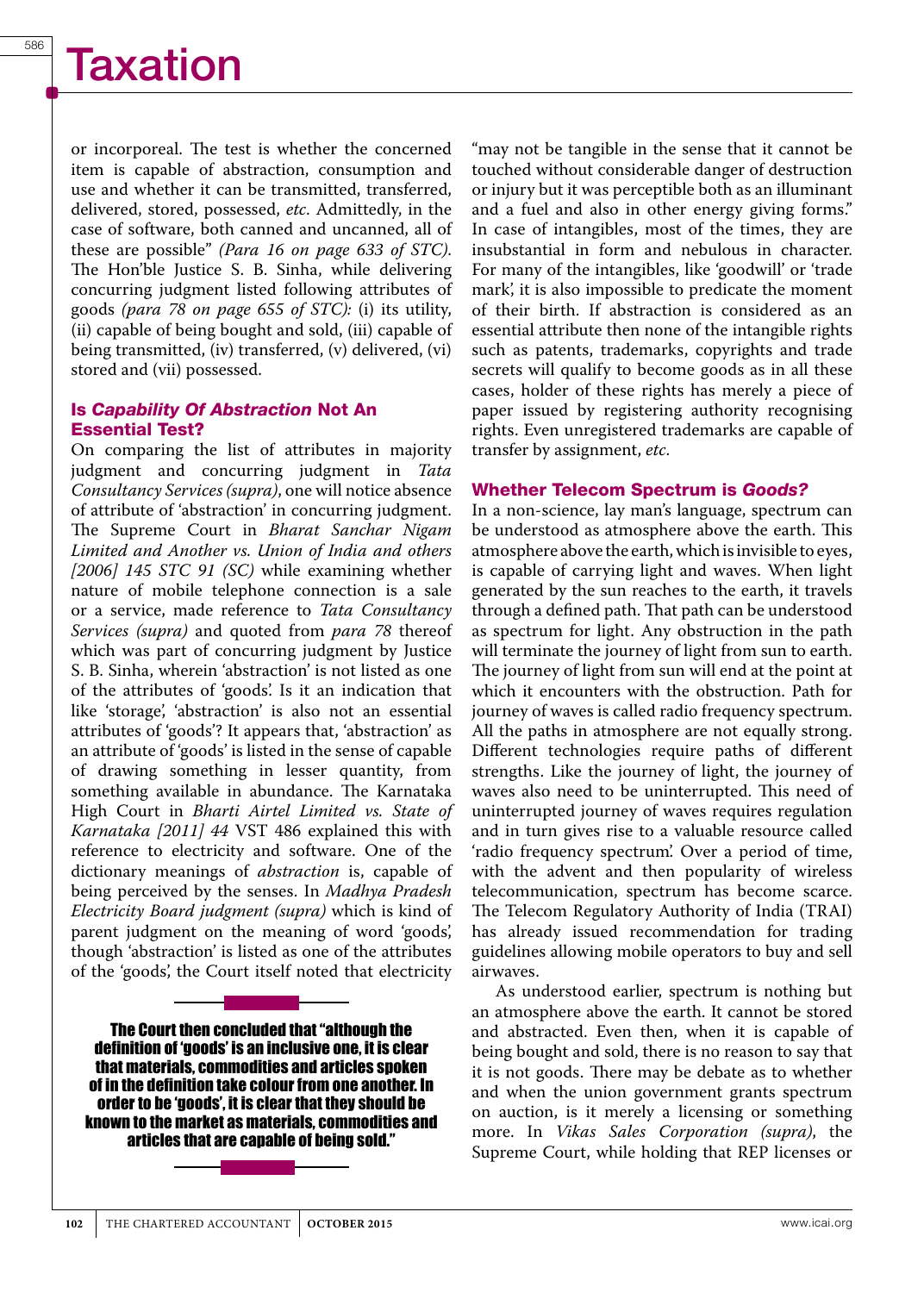Exim Scrips are 'goods' liable for sales tax, held that "the grant of these licenses by licensing authority to the registered exporters is not a sale. The sale is when the registered exporter or the purchaser sells it to another person for consideration." However, the conclusion that grant of licenses by licensing authority to the registered exporters is not a sale is not free from doubts. The Constitution Bench in *Sunrise Associates vs. Government of NCT of Delhi (supra)* noted the view that the State can create such a right (of floating a lottery thereby granting a right to participate in a draw) for the first time, and such transfer of the right by the State as a promoter would amount to a transfer of property and being in consideration of a price can be sale of goods.

### Marketability Is the Dominant Attribute

With the increasing share of intangibles in the economy, capability of being bought and sold has emerged as dominant attribute of 'goods'. If something is brought into the market for buying and selling, it is goods. In *Antrix Corporation Limited vs. Asst. Commissioner of Commercial Taxes [2010] 29 VST 308*, the Karnataka High Court upheld levy of VAT on space segment capacity located in satellite or the transponders located in the geostationary orbit outside the territory of India. The Income Tax Appellate Tribunal, Mumbai in the case of *Flag Telecom Group Limited vs. DCIT* and *vice versa*  reported in TS-42-ITAT-Mumbai (2015) held that the capacity in undersea telecommunication cables can be understood as a saleable commodity, if parties to the contract intended it to be so.

Definition of 'goods' under Article 366 (12) of the Constitution itself is centered on marketability. In *Escorts Limited vs. Commissioner of Central Excise, Faridabad 2015-TIOL-92-SC-CX*, the Supreme Court, for explaining meaning of word 'goods' as used in above definition, noted dictionary meaning of three words: (i) materials, (ii) commodities and (iii) articles, thus:

"Materials" – the matter of which a thing is or may be made; the constituent parts of something.

"Commodities" – a thing of use or value; a thing that is an object of trade; a thing one deals in or makes use of.

"Articles" - a particular item of business.

The Court then concluded that "although the definition of 'goods' is an inclusive one, it is clear that materials, commodities and articles spoken of in the definition take colour from one another. In order to

In *Vikas Sales Corporation (supra)*, the Supreme Court, while holding that REP licenses or Exim Scrips are 'goods' liable for sales tax, held that "the grant of these licenses by the licensing authority to the registered exporters is not a sale. The sale is when the registered exporter or the purchaser sells it to another person for a consideration."

be 'goods', it is clear that they should be known to the market as materials, commodities and articles that are capable of being sold."

### Value of Own For Being Goods

Recently, there have been controversies about SIM cards, meal vouchers, *etc.* for their taxability under VAT laws and also under the entry tax/octroi legislations. SIM cards, meal vouchers (also known as food coupons) do not have value of their own. For holding that REP licenses or Exim Scrips are goods liable for sales tax, the Supreme Court in *Vikas Sales Corporation (supra)* emphasised on the fact that these scrips have their own value. The Court observed that:

"REP licenses have their own value. They are bought and sold as such. The original license or the purchaser is not bound to import the goods permissible thereunder. He can simply sell it to another and that another to yet another person. In other words, these licenses/'Exim Scrips have an inherent value of their own and are traded as such. They are treated and dealt with in the commercial world as merchandise, as goods…It has a value of its own. It is by itself a property - and it is for this reason that it is freely bought and sold in the market. For all purposes and intents, it is *goods*. Unrelated to the goods which can be imported on its basis, it commands a value and is traded as such. This is because it enables its holder to import goods which he cannot do otherwise" (on page 119 of STC): *Emphasis supplied*.

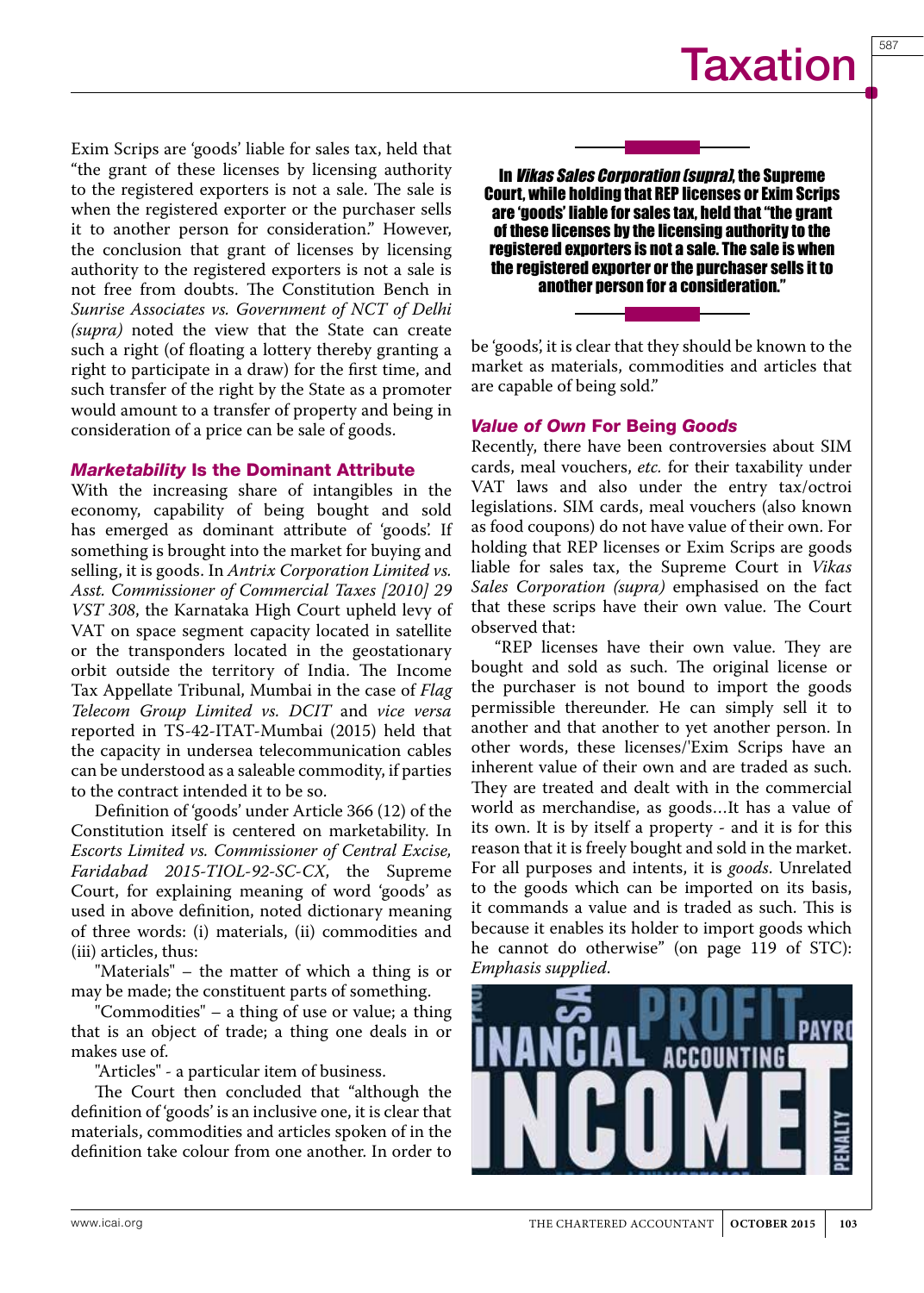The Constitution Bench in *Sunrise Associates vs. Government of NCT of Delhi (supra)* discussed the nature of a railway ticket and observed that the sale of a ticket does not necessarily involve the sale of goods. While holding that lottery tickets are actionable claim, the Constitution Bench in *Sunrise Associates (supra)* emphasised at least twice on the fact that lottery ticket *per se* does not have a value.

In both the cases of railway ticket and cinema ticket, if there is no promise of travel or movie show backed with related infrastructure, these tickets are worthless and a mere scrap of paper. Like railway ticket is a contract of carriage, a SIM card or recharge voucher is a contract for provision of telecommunication services. The Delhi High Court in *Commissioner of Income Tax vs. Idea Cellular Limited 2010-TIOL-139-HC-Del-IT* while examining the nature of relationship between SIM cards/recharge coupon distributors and telecom service providers held that such relationship is not of seller and buyer of goods but of service provider and distributor (link between service provider and service receiver) of service. The Division Bench of the Karnataka High Court in *Bharti Airtel Limited vs. Dy Commissioner of Income Tax 2014-TIOL-2113- HC-Kar-IT* held that SIM card represents 'right to services', which is capable of being sold.

Like a railway ticket or cinema ticket, a SIM card/ recharge voucher is contract for telecommunication service and its sale or purchase represents sale or purchase of 'right to services'. A meal voucher or food coupon is a contract for provision of food and its sale or purchase represents sale or purchase of right of getting food on presentation of voucher.

Recently, the Division Bench of the Bombay High court in *Sodexo SVC India Private Limited vs. The State of Maharashtra and others 2015-TIOL-746- HC-Mum-Misc* held that Sodexo Meal Vouchers are goods for the purposes of levy of octroi and local



body tax. With due respect, the Court failed to take note of essential attribute of marketability in its true sense. The High Court concluded that the said vouchers are capable of being sold, delivered and possessed and have their own utility. The fact that the said vouchers do not have any value of their own unless backed by infrastructure and mechanism of voucher redemption through food outlets, was not urged before the Court. These vouchers cannot be sold as a general commodity. Once a voucher is surrendered in exchange of food, it is necessary for food vendor to deface it. The voucher cannot be redeemed at all the food outlets. If these vouchers are treated as goods, their exchange for food will be a transaction of barter (exchange of goods for goods). Whether barter is a transaction eligible to sales tax itself is a debatable issue. If barter is not sale, then there should not be tax on exchange of vouchers with food. If barter is sale, then it creates complications about input tax credit, valuation, *etc.* Clause (29A) of Article 366 of the Constitution defines the expression 'tax on the sale or purchase of goods' through an inclusive definition. The current trend of judicial interpretation does not exclude barter from the ambit of 'sale'.

Values printed on vouchers do not pertain to value of the voucher itself. The value printed on the voucher conveys value of goods or services which can be bought or availed in exchange of that voucher. A voucher carrying value of ₹5 or ₹10 or ₹20 or ₹50 consumes same amount of paper and ink for its printing. If these vouchers are allowed to be taxed on value printed on them, this would lead to an absurd result and fly in the face of common sense.

Indian Accounting Standard (Ind AS) 115 also recognises 'rights to goods or services' (such as ticket) as capable of resale [para  $26(c)$ ]. However, when an entity merely arranges for another party to transfer goods or services to a customer, activity remains a service only [para 26(f)]. Paras B34 to B38 of Ind AS describe criteria for determining whether activity is of resale or provision of service. Facts that another party is primarily responsible for fulfilling the contract, the entity (reseller) does not have inventory

Recently, the Division Bench of the Bombay High court in *Sodexo SVC India Private Limited vs. The State of Maharashtra and others 2015-TIOL-746- HC-Mum-Misc* held that Sodexo Meal Vouchers are goods for the purposes of levy of octroi and local body tax.